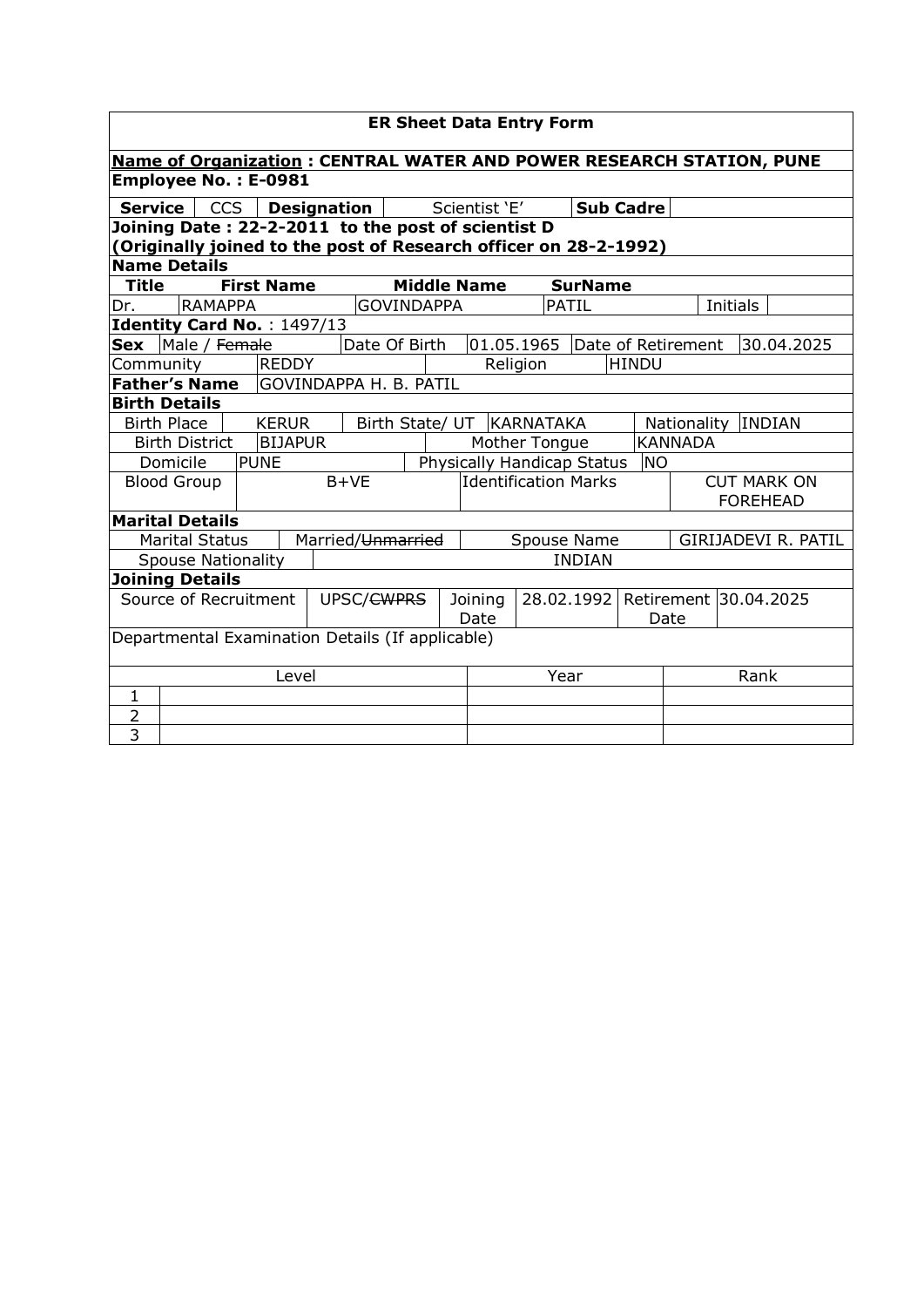| Remarks (if any)   |                  |            |              |              |  |  |  |  |  |  |
|--------------------|------------------|------------|--------------|--------------|--|--|--|--|--|--|
| Languages known    |                  |            |              |              |  |  |  |  |  |  |
|                    | Name of Language | Read       | <b>Write</b> | <b>Speak</b> |  |  |  |  |  |  |
|                    |                  |            |              |              |  |  |  |  |  |  |
| Indian Languages 1 | <b>KANNADA</b>   | YES        | <b>YES</b>   | <b>YES</b>   |  |  |  |  |  |  |
| Known              |                  |            |              |              |  |  |  |  |  |  |
| C.                 | <b>HINDI</b>     | <b>YES</b> | <b>YES</b>   | <b>YES</b>   |  |  |  |  |  |  |
| 3                  | <b>ENGLISH</b>   | <b>YES</b> | <b>YES</b>   | <b>YES</b>   |  |  |  |  |  |  |
| Foreign Languages  | <b>ENGLISH</b>   | <b>YES</b> | <b>YES</b>   | <b>YES</b>   |  |  |  |  |  |  |
| Known              |                  |            |              |              |  |  |  |  |  |  |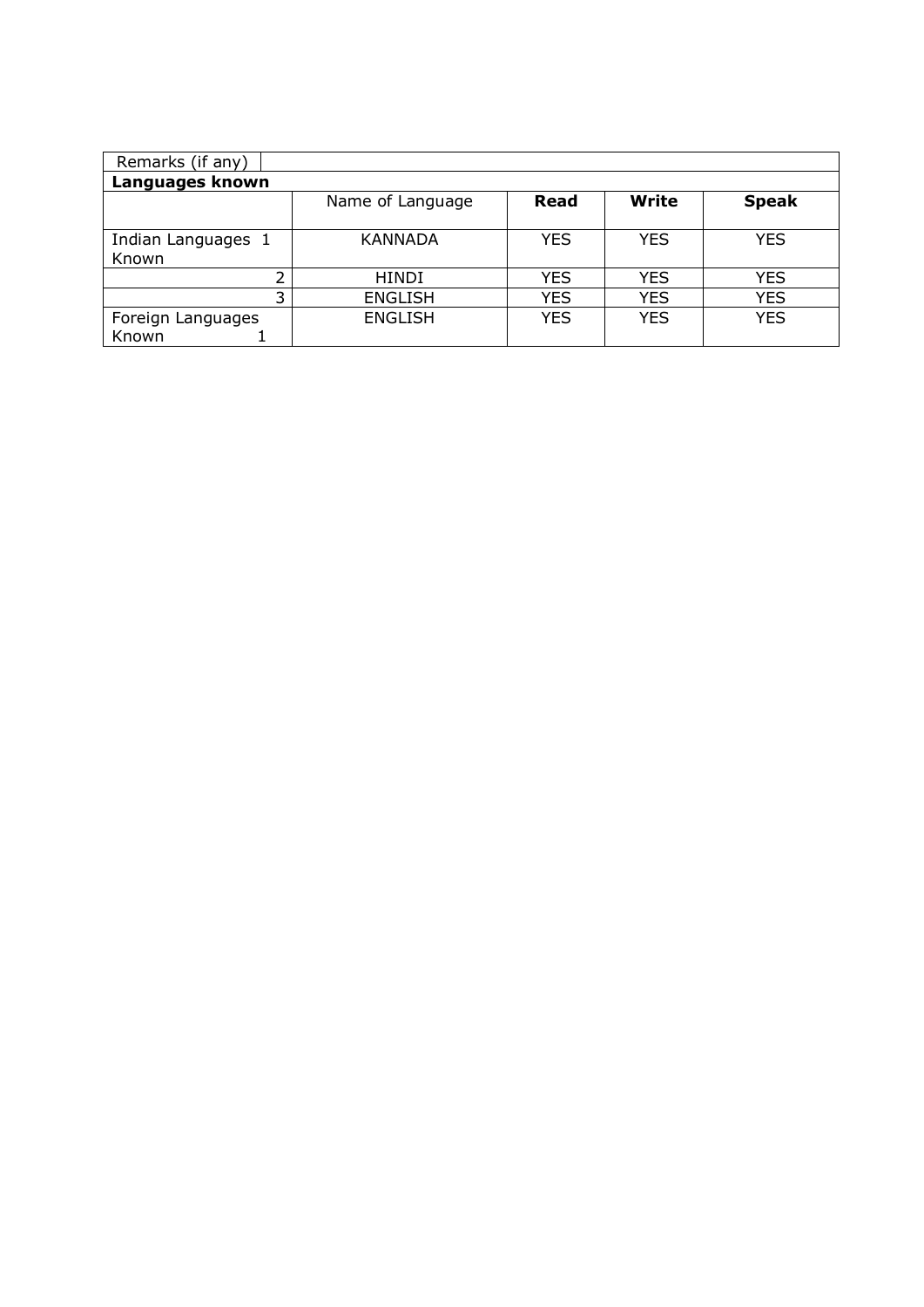## Details of deputation (if applicable)

| Name of the Office | Post held at that<br>time in parent office | Name of post<br>(selected for<br>deputation | Period of deputation |      |  |
|--------------------|--------------------------------------------|---------------------------------------------|----------------------|------|--|
| NIL                | NIL                                        | NIL                                         | Since                | From |  |
|                    |                                            |                                             |                      |      |  |

## Details of Foreign Visit

| SI.<br>No. | Place of Visit | Date of<br>visit | Post held at<br>that time | Whether it<br>is a<br>personal or<br>official visit | Details of visit |
|------------|----------------|------------------|---------------------------|-----------------------------------------------------|------------------|
|            | <b>NIL</b>     | NIL              | NIL                       | NIL                                                 | NIL              |

## Transfer/Posting Detail (if applicable)

| Place      | Period of posting |      |  |  |  |  |
|------------|-------------------|------|--|--|--|--|
| <b>NIL</b> | Since             | From |  |  |  |  |
| NIL        |                   |      |  |  |  |  |